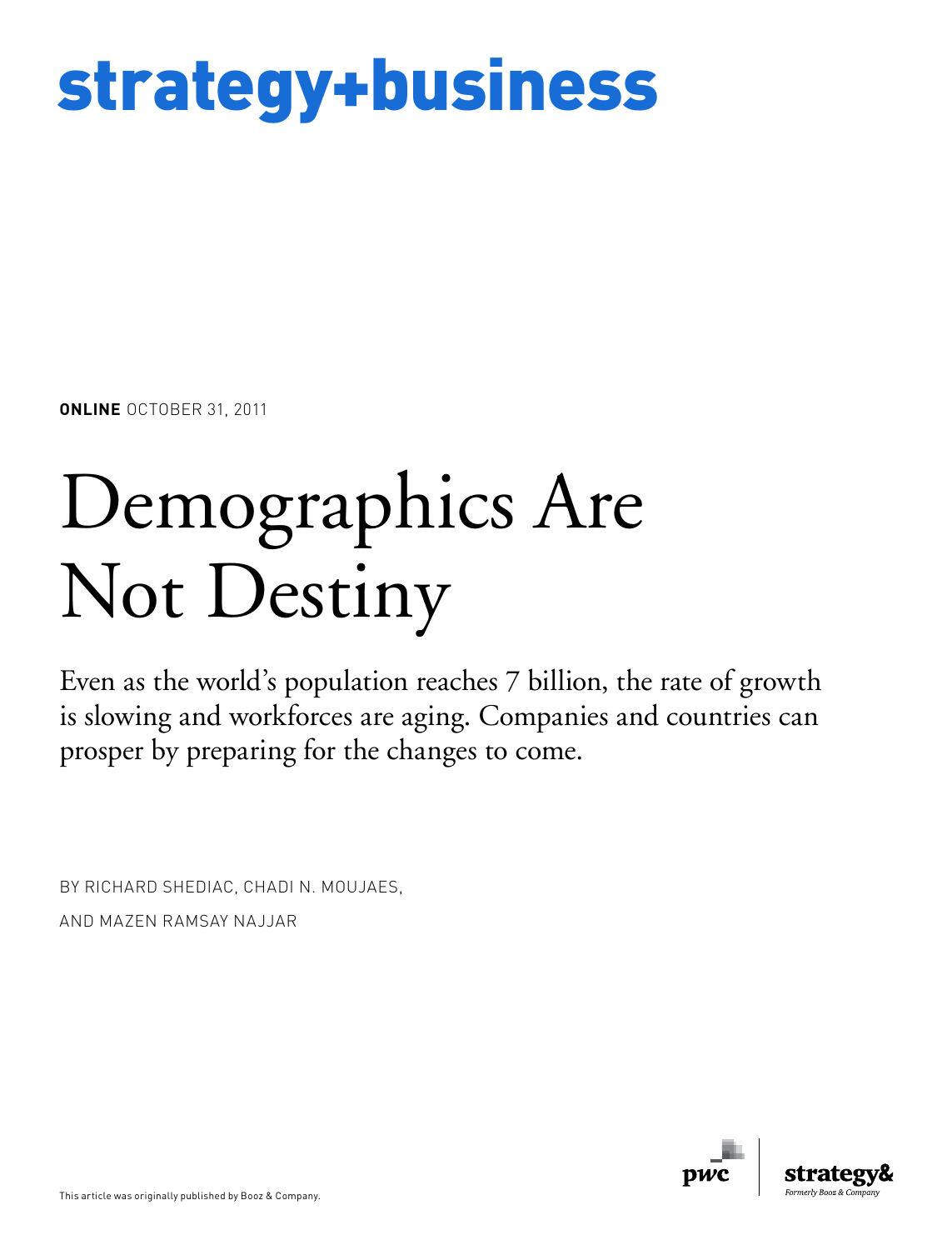# Demographics Are Not Destiny

by Richard Shediac, Chadi N. Moujaes, and Mazen Ramsay Najjar

# **Even as the world's population reaches 7 billion, the rate of growth is slowing and workforces are aging. Companies and countries can prosper by preparing for the changes to come.**

Most people generally recognize the role that demographic trends play in shaping societies, mature economies, emerging markets, and the environment. China and India, for example, have become immense economic engines in part because each has more than a billion people. A bulge in the youth population has been a major factor in the recent unrest in the Middle East: Young people are compelled to protest because they feel they deserve opportunities and a voice in society that reflects the strength of their numbers. Europe and Japan, conversely, are known to be suffering economically because of their aging workforces: The proportion of people who are retired, and thus dependent on others to support them, is rapidly increasing.

The conventional wisdom says that there's nothing one can do about these kinds of demographic trends,

that every country must live with its demographic destiny. But that isn't true. Political and business leaders can do a great deal, if they are willing to take a precise approach to prediction; past and present demographic trends, as well as those expected for the near future, can help them calculate socioeconomic trajectories. In the public sector, the first step is to pinpoint a country's development trajectory and demographic profile; next, plot the potential for social, economic, and environmental progress; then, look for challenges and opportunities; finally, develop policies and actions to improve the country's trajectory. Companies can use a similar approach to take advantage of demographic trends in countries where they hope to find new sources of talent or potential consumers.

This proactive approach to demographics is un-

**1**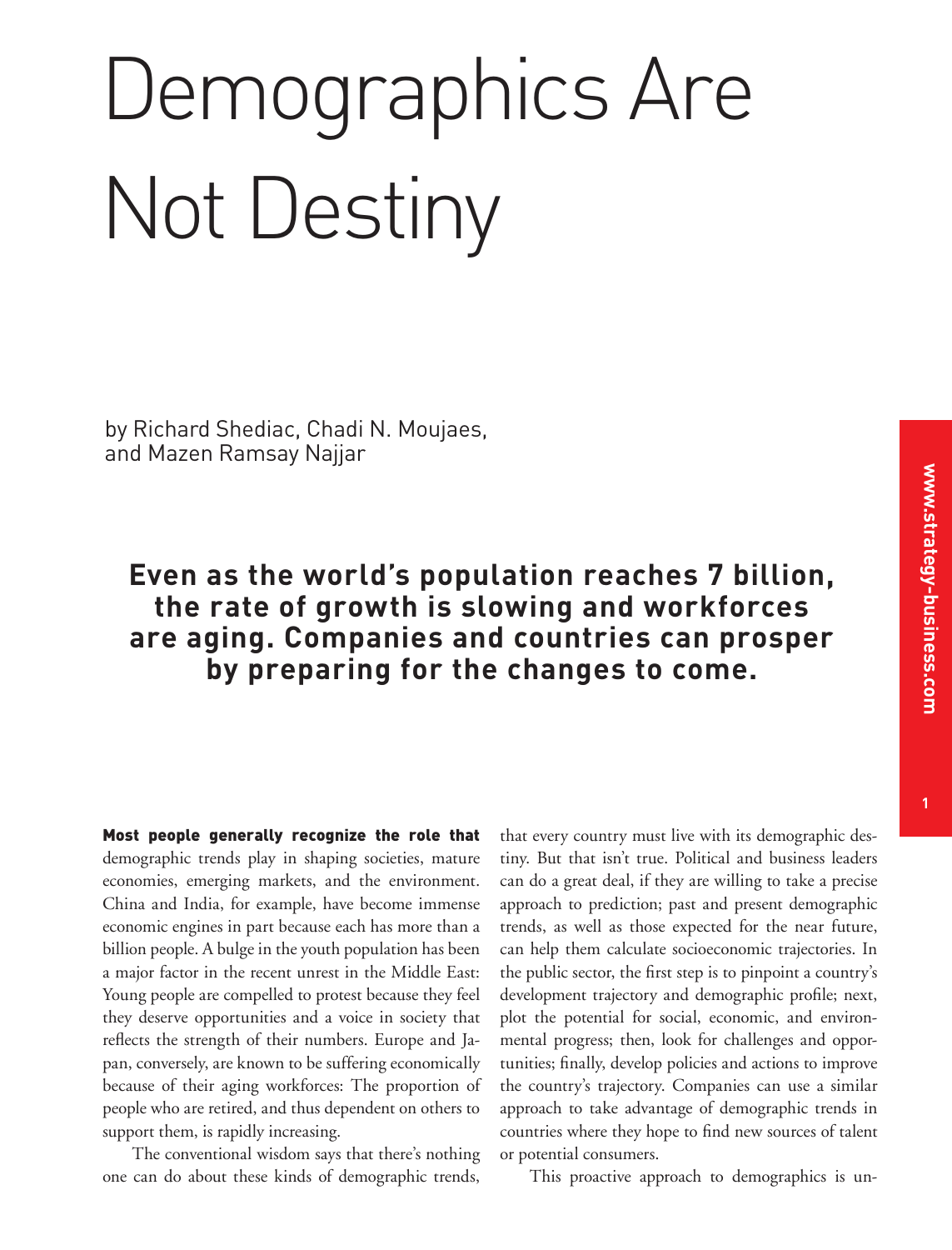#### **Richard Shediac**

*richard.shediac@booz.com* is a senior partner with Booz & Company based in Abu Dhabi, where he leads the firm's Middle East work for publicsector and healthcare clients. He has led and participated in strategy, operations improvement, and organization projects in the Middle East, Europe, and Asia.

#### **Chadi N. Moujaes**

*chadi.moujaes@booz.com* is a partner with Booz & Company based in Abu Dhabi. He focuses on public policy and socioeconomic development, with an emphasis on education reform.

#### **Mazen Ramsay Najjar**

*mazen.najjar@booz.com* is a principal with Booz & Company based in Beirut, specializing in financial economics. He focuses on public policy, socioeconomic development, and macroeconomic and financial stability management.

Also contributing to this article were Booz & Company principals Eva Kunigk and Rasheed Eltayeb and *s+b* contributing editor Melissa Master Cavanaugh.

derpinned by two analytical concepts. The *dependency curve* shows the relationship between a country's working and nonworking populations over time. The *arc of growth* shows the pattern of momentum as a country's prosperity increases while its population ages. With a better understanding of the dependency curve and the arc of growth, and with strategies attuned to their stage of demographic development, country leaders can determine the rate at which their workforce is aging and prepare accordingly: creating a self-sustaining future, avoiding long-term insolvency, and improving quality of life for generations to come. The strictures of demographics don't have to be destiny.

#### **The Dependency Curve**

In 1950, the world's population was only about 2 billion. Then the post–World War II baby boom, as well as significant strides in healthcare and a relatively low level of warfare, created a spike in population growth and reduced the death rate. These demographic trends led to a larger workforce, higher standards of living, and greater equality.

This shift influenced individuals' behavior and the structure of families. As standards of living rose, people began to have fewer children, in part to maintain their standard of living more easily, and in part because there was greater access to and acceptance of birth control. Women's mass entry into the workforce put additional downward pressure on the birthrate. This dynamic began in Western countries in the 1960s and has since spread around the world. Between 1950 and 1980, average annual population growth globally was 1.89 percent. Growth rates began to fall between 1970 and 1980, and the overall growth rate for the period between 1980 and 2010 was 1.47 percent. From 2010 to 2050, growth is expected to fall to 0.71 percent.

The deceleration means that the average age of the global population will rise at an increasing rate over the next 50 years. In 1950, 34.1 percent of the planet's inhabitants were younger than 15 and only 5.2 percent were older than 64. Today, the younger group has shrunk to 26.9 percent and the older group has grown to 7.6 percent. By 2050, the younger group will slide to 19.6 percent of the population and the older group will more than double, to 16.2 percent. (See Exhibit 1.)

Every country seems to go through a similar cycle as its economy matures, the balance shifting between working-age (younger) and retirement-age (older) cohorts. Exhibit 2 shows this dependency curve in both its generic form and the way it has played out in several different countries. The change begins with a baby boom — a relatively high number of young children, with a high level of dependence on parents. As these children mature into young adults, the country experiences a time of overall peak earning power. It is after youth dependency has started to decline but before the dependency of the older population has become too acute. This can produce what demographer David E. Bloom has called a demographic dividend: a burst of prosperity, lasting a decade or more, brought on by the creativity and energy of so many young entrepreneurs and workers. Countries can reap this dividend only if government policies have readied the country's workforce with the proper education, infrastructure, and policies to maximize their economic potential.

Sooner or later, however, families have fewer children and the population gets older. The dependency rates rise, this time permanently. From 1950 to 2010,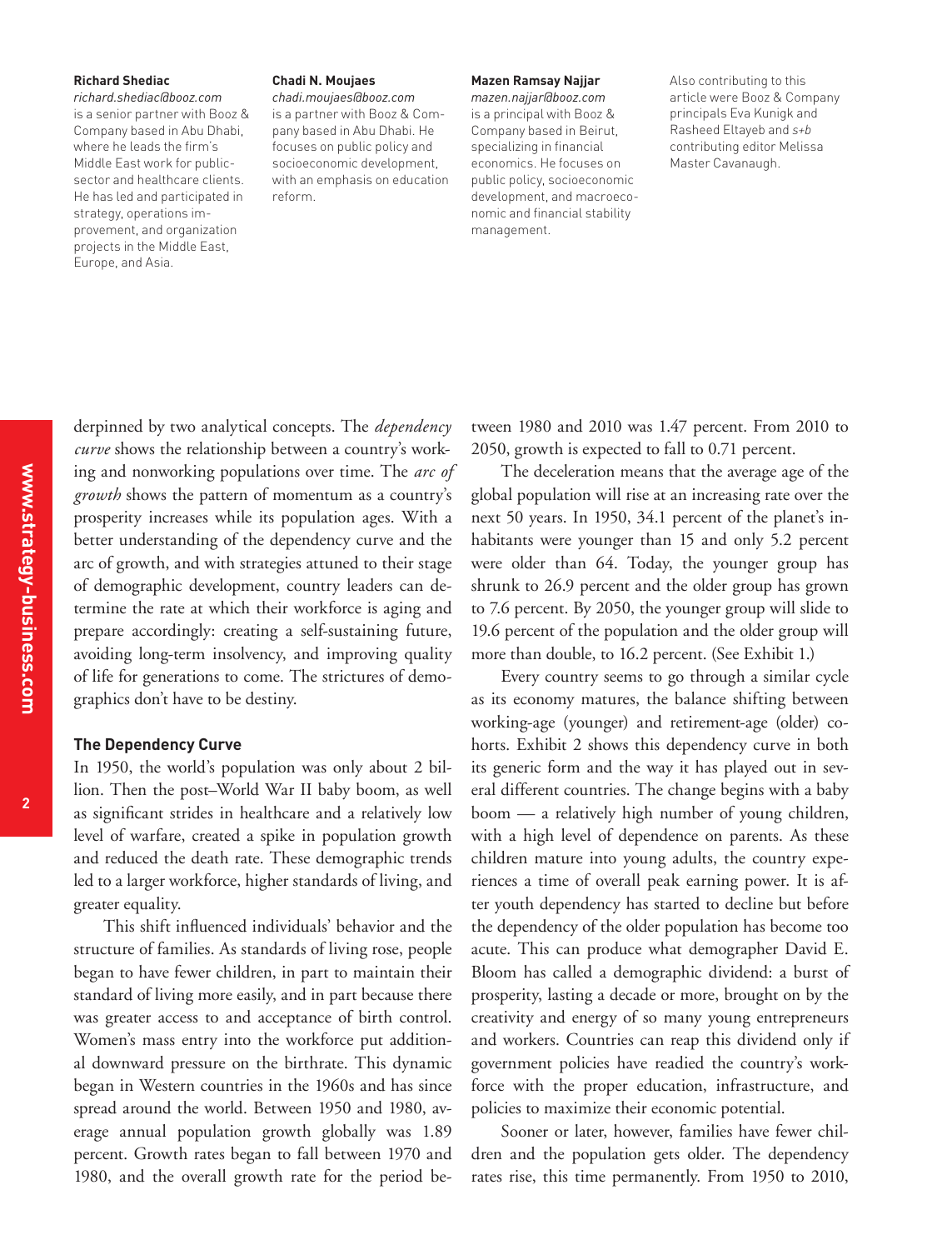# **The world is at an inflection point: The global dependency ratio is still relatively low, but it will rapidly increase as the average age of the population rises.**

#### Exhibit 1: **The Aging Global Population, 1950–2050**

The percentage of older people (age 65 plus) in the total world population has been steadily increasing since 1950, and it will continue to do so while the percentage of young people declines.



\*Overall dependency is the sum of the youth and aged dependencies. Youth dependency is the ratio of youth (0–14) to working-age population (15–64), and aged dependency is the ratio of aged (65+) to working-age population.

**Source:** U.N. Population Division, "World Population Prospects: The 2008 Revision" and "World Population Prospects: The 2010 Revision"

the global dependency ratio declined from 65 percent to a low of 53 percent as baby boomers grew up and joined the global workforce. But from 2010 to 2050, that trend will reverse and the dependency ratio will quickly start increasing. In other words, the world is at an inflection point. The global dependency ratio is still relatively low (which is good for prosperity), but

it will rapidly increase as the average age of the population rises (which presents a challenge). Governments will have to devise new ways to support those who are retired and to stimulate wealth creation through innovation and productivity gains, which do not depend heavily on labor.

Of course, each country moves through this curve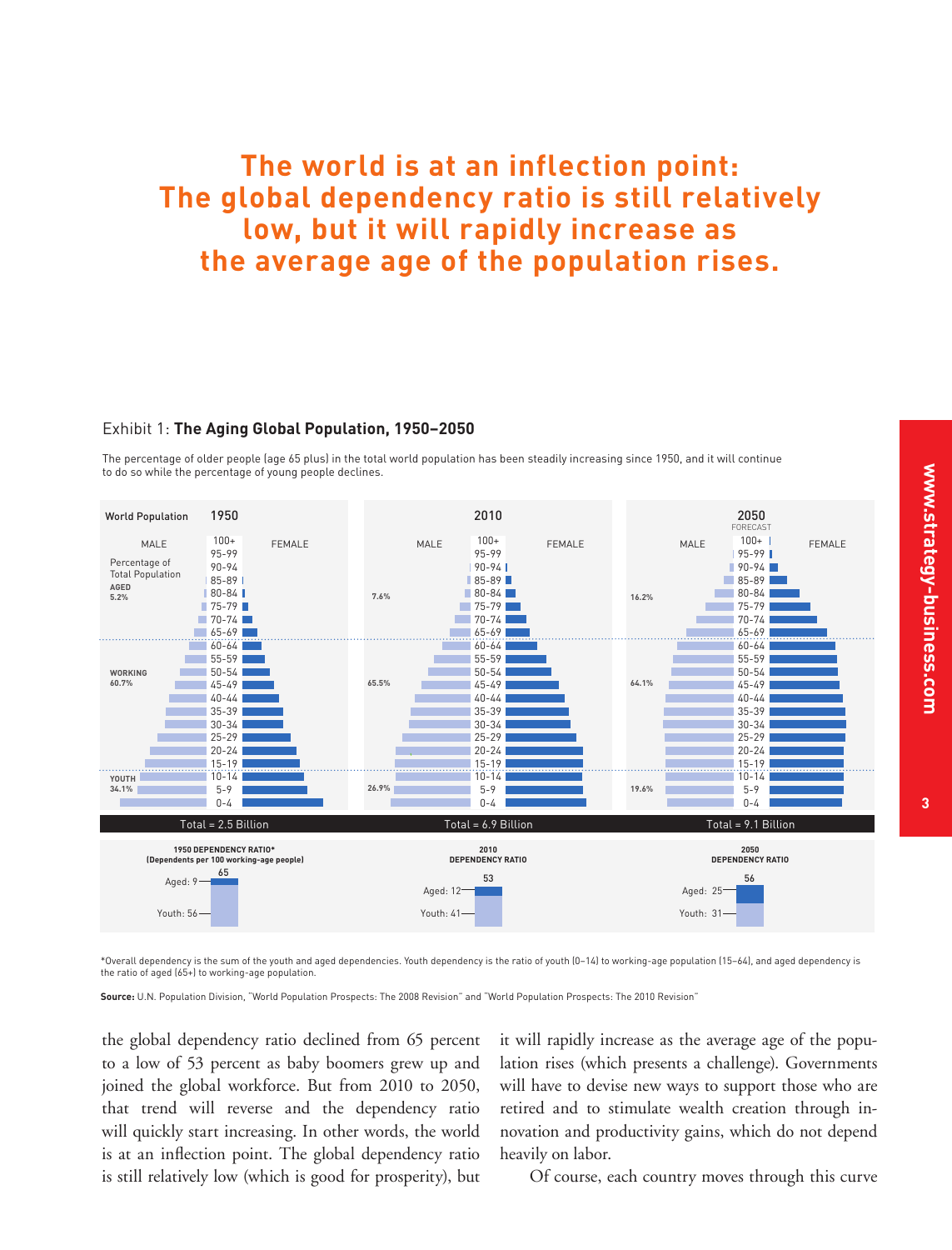Every country goes through a cycle in which its dependency ratio — the proportion of the population that does not work — rises, and falls, and rises again. While it lasts, the fall in the curve provides a potential demographic dividend: an opportunity for accelerated economic growth. The location of each of the five countries along this generic curve shows how far that country has progressed in its own journey.



**Source:** David E. Bloom and David Canning, "Booms, Busts, and Echoes," *Finance and Development,* vol. 43, no. 3 (September 2006); U.N. Population Division, "World Population Prospects: The 2008 Revision" and "World Population Prospects: The 2010 Revision"; Booz & Company

at its own pace. China's dependency ratio is expected to begin climbing in 2015, Brazil's in 2025, and India's in 2040. Japan, by contrast, saw its dependency ratio turn upward in 1995. Some countries, including Sweden, Germany, France, Spain, and the U.K., are hoping to prolong their time of lower dependency by keeping more people in the workforce — for instance, by increasing the retirement age past 60, or 65, or 70, or by using policy change to encourage immigration. However, recent protests against raising the retirement age throughout western Europe make it clear that this will not be easy, and unrest in the region has illustrated the demographic difficulties of integrating immigrants into a national culture.

#### **The Arc of Growth**

The dynamics of human development — overall quality of life and economic well-being — also take place along fairly universal patterns. By tracking aging against human development, it is possible to see the journey that countries take as they strive to create prosperity and equality. (At this time, no perfect measure of human development exists; we use prosperity and equality as a proxy, but expect this metric to evolve — for instance,

by taking into account education levels and environmental sustainability.) This arc of growth also shows a country's position relative to other countries and, by inference, the societal, economic, and environmental issues it faces. (See Exhibit 3.)

There are almost 200 nations in the world. They fall into four clusters on the arc of growth, according to our analysis of 131 sample countries.

**1. Nascent countries,** in which the dependent population is dominated by people below the age of 15. These countries are also characterized by marginal increases in prosperity and equality levels (rapid increases from a very low base).

**2. Momentum countries,** in which the population is dominated by people in the working-age group. These nations have higher levels of prosperity and equality than nascent countries, but the rate of marginal increase has dropped from the nascent stage. Countries at this stage need to save and invest efficiently to gain a high level of economic growth before they age.

**3. Partially developed countries,** in which the dependent population is dominated by people above age 65. These countries have moderately high levels of economic development, but minimal increases in prosperity and equality.

**4. Advanced developed countries,** in which the dependent population is dominated by people over 65. These countries are characterized by very high levels of economic development and minimal increases in prosperity and equality.

These trajectories are not set in stone, which makes the active use of demographic analysis a powerful policy tool. Governments dissatisfied with their current arc of growth can make policy decisions — such as the decision to improve the quality of the education system, increase workforce productivity, raise the retirement age, or better integrate immigrants into society — that propel their countries to higher arcs of growth.

At each stage, a country's development agenda should build on the progress made in previous stages. For example, in the nascent stage, most countries should focus their employment and labor market strategies on creating job opportunities. As a country progresses into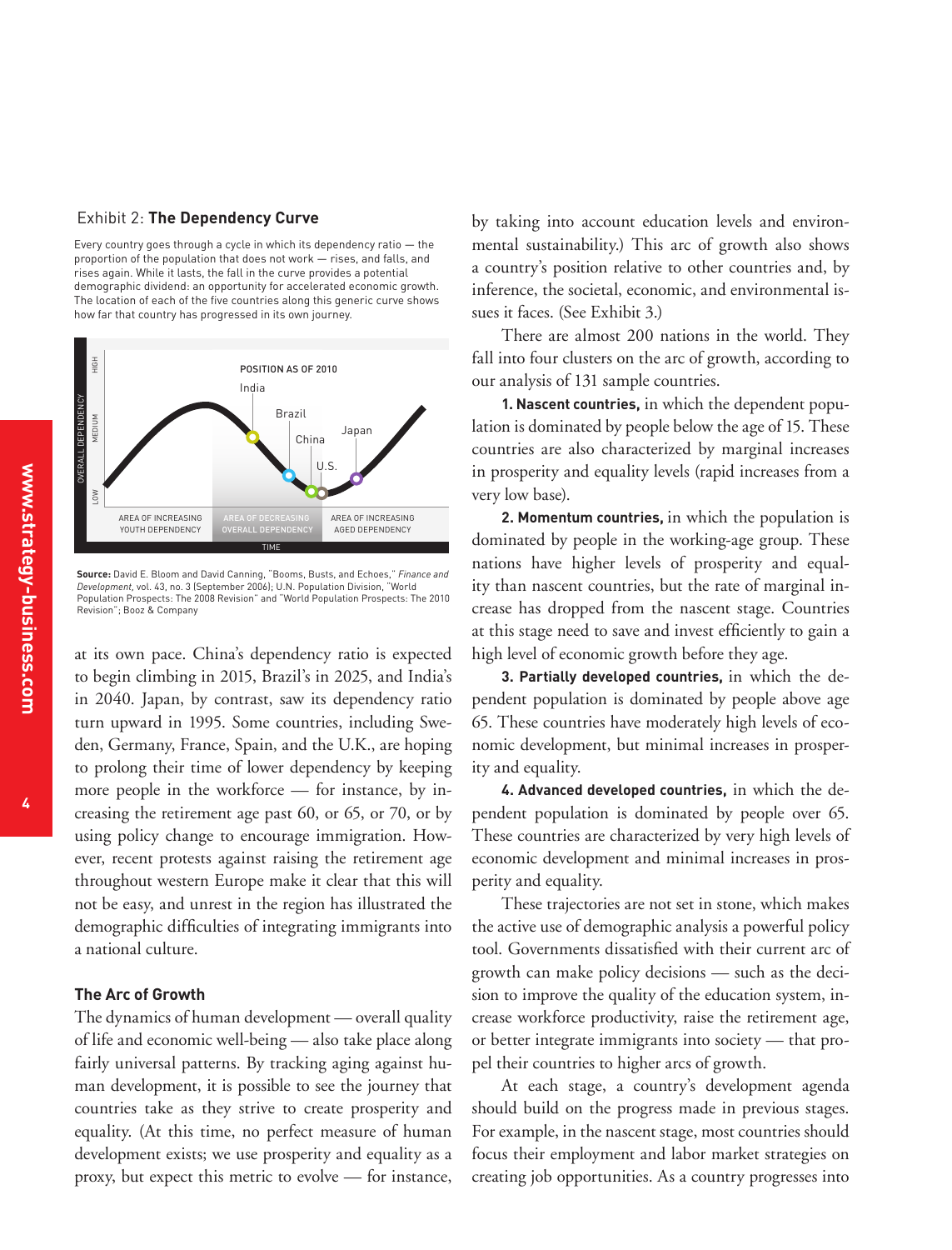#### Exhibit 3: **Countries Along the Arc of Growth**

Countries move along the arc to the right as their populations age, and have the potential to move up as their economies mature. They will follow either the "advanced developed" or the (less prosperous) "partially developed" path, depending on whether they have the necessary measures, such as support for education and productivity, in place.



**Source:** U.N. Population Division, "World Population Prospects: The 2008 Revision" and "World Population Prospects: The 2010 Revision"; UNDP, Human Development Report 2009; Booz & Company

base to ensure that these jobs are filled. Once it reaches the partially developed stage, its focus should be on maximizing the productivity of these workers. Finally, in the advanced developed stage, the country needs to ensure that it is capitalizing on productivity gains from game-changing innovation and R&D.

Companies, too, must take demographics into account as they plot their corporate strategies. They will have to adjust their products and services for countries at varying points on the arc of growth. Changing demographic profiles make for new consumer priorities. As countries move along the arc from nascent to momentum, for instance, households begin to spend money on such previously unaffordable goods and services as furnishings, transportation, and communication. Such spending rises for a time as a percentage of consumer spending, and then levels off. After that, a greater

**<sup>5</sup>** the momentum stage, it will need to develop a talent percentage of spending shifts to housing and electric power, as well as luxuries (such as recreation and culture, restaurant meals, and hotel rooms). This spending increases continuously as countries move along the arc from nascent to advanced developed.

> As employers, companies must also make policy adjustments to accommodate changing market dynamics and needs by developing a more diverse workforce. In a company's initial stages, this may be as simple as outsourcing some basic activities to nascent and momentum countries to capitalize on their large labor pools. Over time, companies can make nascent and momentum countries true anchors in their corporate strategies — for example, creating R&D hubs that tap the insights of regional workers to develop customized products and services for those markets. Companies can take a similar approach in the developed economies by revisiting the structure of career paths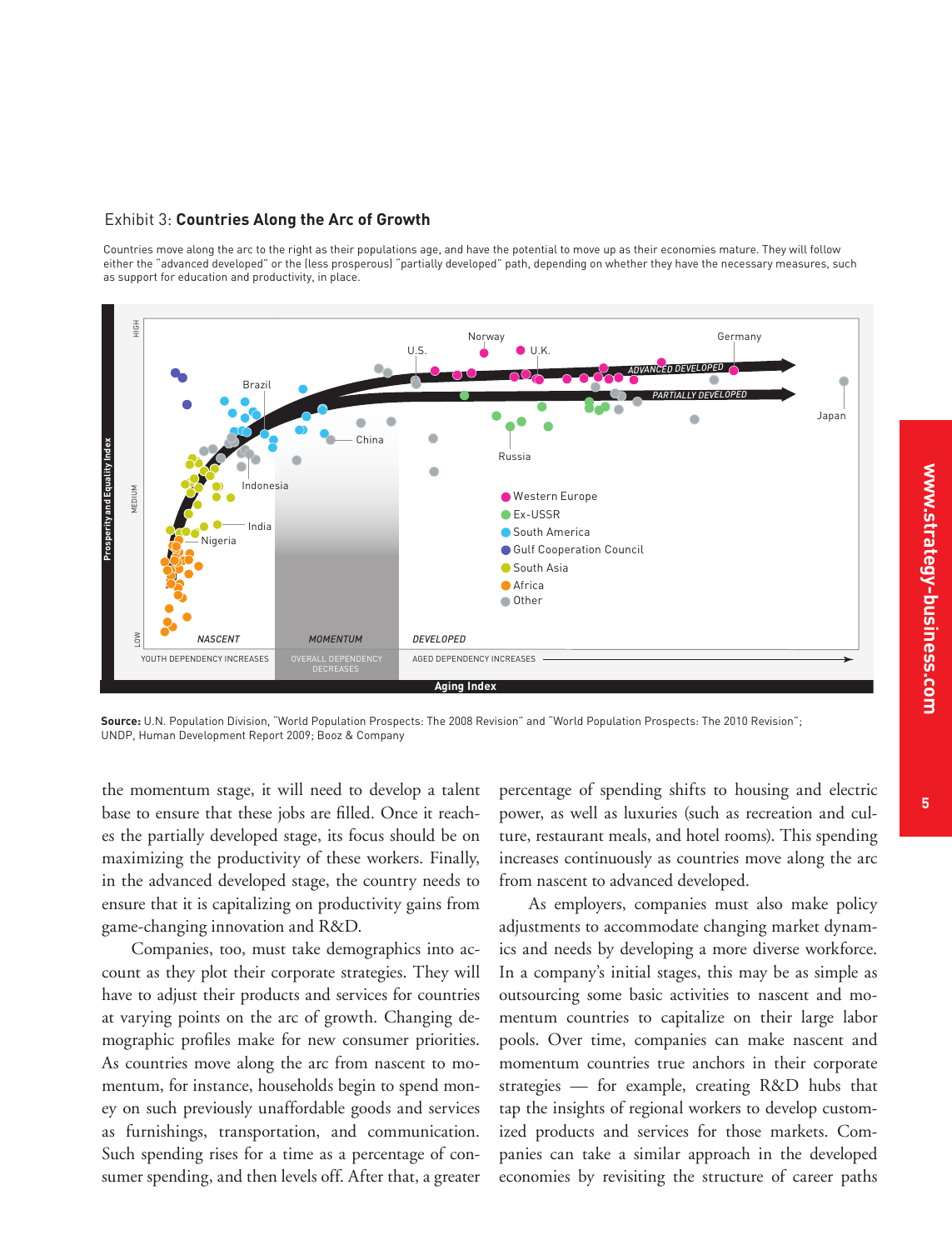to keep older workers on the payroll; doing so will have the dual benefit of keeping the knowledge and experience of these employees in the service of the company and increasing the company's odds of success in tailoring products and services for older consumers in the "gray economy."

#### **Nascent Countries**

Most nascent countries are in Africa and Southeast Asia, and are characterized by the United Nations as less developed. Of our 131 sample countries, 55 fall into this group. The full group of all nascent countries totals 2.5 billion people, or 39 percent of the global population. Most have experienced exponential population growth over the past century but low levels of development.

Today, these countries have a large working-age population. By and large, they are youthful countries with relatively high fertility, so youth dependency is high but the number of dependent aging people is low. Generally, Southeast Asian countries have reaped more prosperity gains from their workers than African nations, thanks to better education systems and the reform of their business environment to encourage private enterprise. Most African nations are still struggling to put their youth to work and capitalize on their demographic dividend.

The arc of growth analysis predicts that by 2020, several nascent countries will be transitioning into momentum countries. These fast-paced countries are struggling to provide the infrastructure and services needed to support increased urbanization, offer opportunities for a rapidly growing working-age population, and prevent the emigration of their talent.

India is a prime example of a nascent country on its way up. Thanks to its huge working-age population, it is in the midst of a transition to high economic growth and a potentially high demographic dividend. But managing that growth poses important policy challenges. By 2050, India will have more than 1 billion workingage people. If the government sets a target unemployment rate of 5 percent and counts on a 67 percent labor participation rate, that means the country needs to create about 7 million jobs per year. To pull that off, the government would probably have to boost economic competitiveness by supporting key sectors and promoting increased labor productivity through innovation. Failure to accomplish this would pose major risks; if the unemployment rate in India rose to 15 percent, 110 million people would be unemployed.

That is why India's development level is not optimal at this stage of the game. The answer for India, and for all other nascent countries, lies first in creating the education systems that young people need — improving the quality of basic education and providing better access to college and university training, so skilled graduates are available to replenish the workforce as the aging population retires. Nascent countries also need to invest in providing basic healthcare and access to family planning programs. Although family planning will lower the birthrate, propelling the country more quickly into aging, it will also allow families to invest more in each child, which boosts productivity and prosperity.

Economic policies should support balanced regional development, controlled internal migration, and a sound physical infrastructure for urban development namely, roads, utilities, and telecommunications. Environmental policies should guarantee food security and water access. Finally, the government of a nascent country should start now to build the financial resources that it will need 30 years from now to meet the liabilities of an enormous aging population. This means not simply creating wealth but putting in place the mechanisms that will sustain it — including robust insurance and banking industries, as well as public and private pension plans that allow people to save for their own future. At the same time, it means avoiding unsustainable policies that will create deficits, such as overly rapid or unnecessary expansion of the military.

#### **Momentum Countries**

Of our 131 sample countries, there are 33 countries in the momentum group. The full group of all momentum countries in the world has a total population of 2.6 billion, making up 41 percent of the global population. Most of these countries are in Latin America and East Asia. They have had a recent period of high birthrates

**6**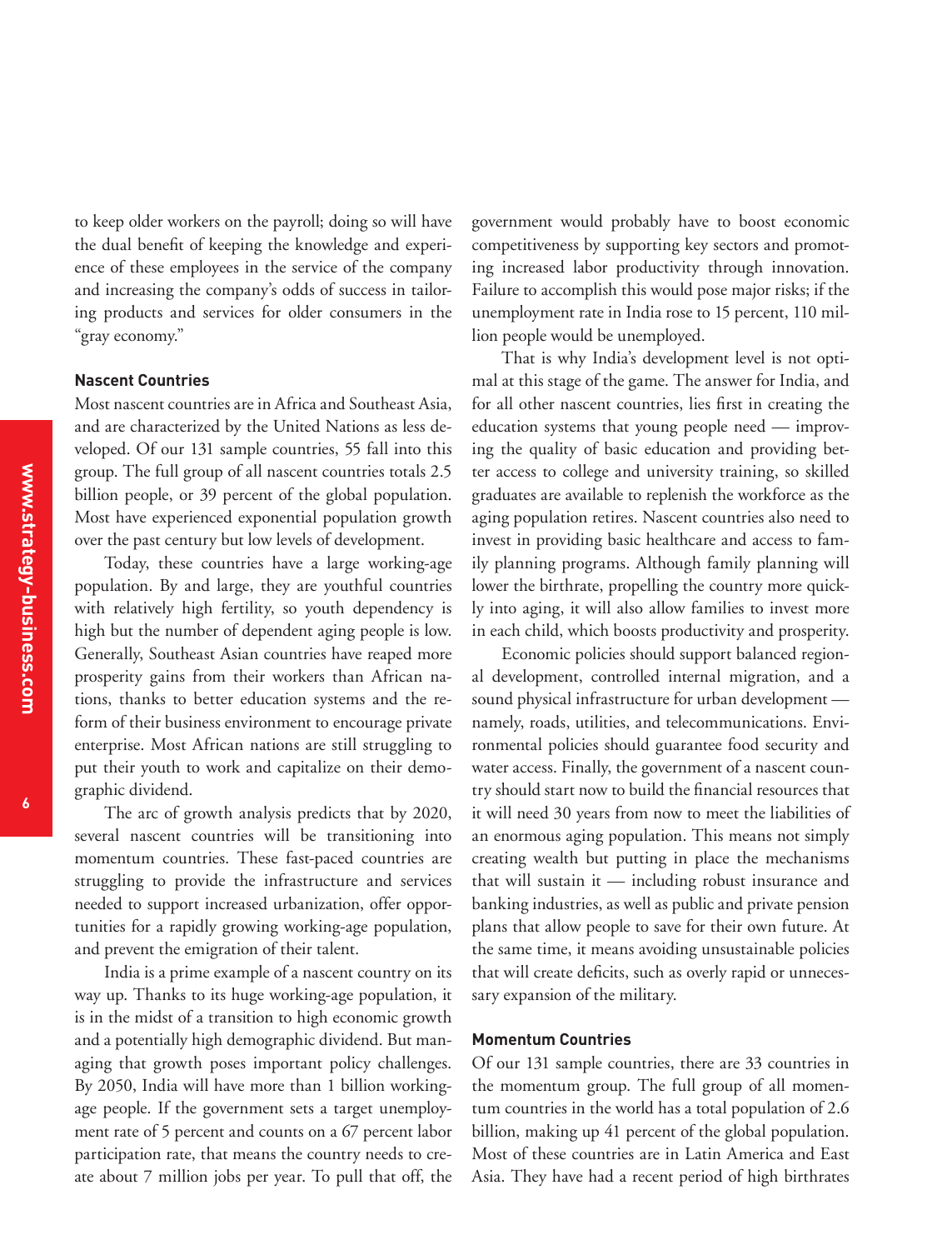### **Momentum countries should take a comprehensive look at their assets and capabilities, including natural resources, strategic position, climate, and talent.**

and have a young working-age population that is large relative to the dependent population. This generation of workers could propel significant growth if the proper policies are in place.

So far, the East Asian momentum countries have enjoyed stronger economic growth than their Latin American counterparts. They've accomplished this success through a combination of regulatory and judicial reform that has created transparency, stamped out corruption, and generally improved the business environment, encouraging investment.

By 2030 several momentum countries, such as China and some Latin American countries, will start bridging the gap to partially developed or advanced developed status. To prepare for this transition, they must answer important questions: How can governments ensure that policies are in place to create an environment that spurs economic growth and exploits their demographic dividend? What role does the private sector play in the demographic dividend equation? How can Latin American countries emulate the success of their East Asian counterparts?

In momentum countries, social policies should focus on education, particularly higher education, and the development of skilled talent to fulfill labor market needs. Also, as these countries generate greater wealth, it is important for income distribution to be equitable to ensure social well-being and cohesion. As for environmental policies, these countries should work to reduce pollution (including  $\mathrm{CO}_2$  emissions) and promote conservation of natural resources.

Economic policies should promote labor productivity by, for instance, encouraging mobility, spurring competitiveness, supporting emerging high-value sec-

tors, and encouraging the private sector to satisfy local consumption. Although such measures are valuable for countries at any stage of development, they are critical for momentum countries. These countries are at a juncture where they may or may not make the leap to become true global players. Momentum countries should take a comprehensive look at their assets and capabilities, including natural resources (such as oil, natural gas, and water), strategic position (for example, the ability to become a transportation and logistics hub between trade regions), climate (which could create vibrant sectors in agriculture or tourism), and talent. This assessment will help momentum countries understand how their particular capabilities will allow them to make a unique contribution to the global economy.

China is the most prominent example of a momentum country. Its dependency curve has hit a historic low, and its development rate is at a historic high. In 2010, China's economy became the second-largest in the world (passing Japan's and becoming second only to the U.S. economy), and some estimate it will surpass the United States in the coming decades. This rapid development has been due in part to a large generation of young, economically active people. But troubles loom. In the medium term, China will begin to feel the constraints of an aging population and low fertility thanks in part to the one-child policy that has been in place for the last 30 years, which cut sharply into its pool of prospective workers. In the long term, the workforce will age rapidly.

If not managed correctly, this combination of low fertility and rapid aging could keep the country from achieving high development levels. The best response is the one that China appears to be making: to implement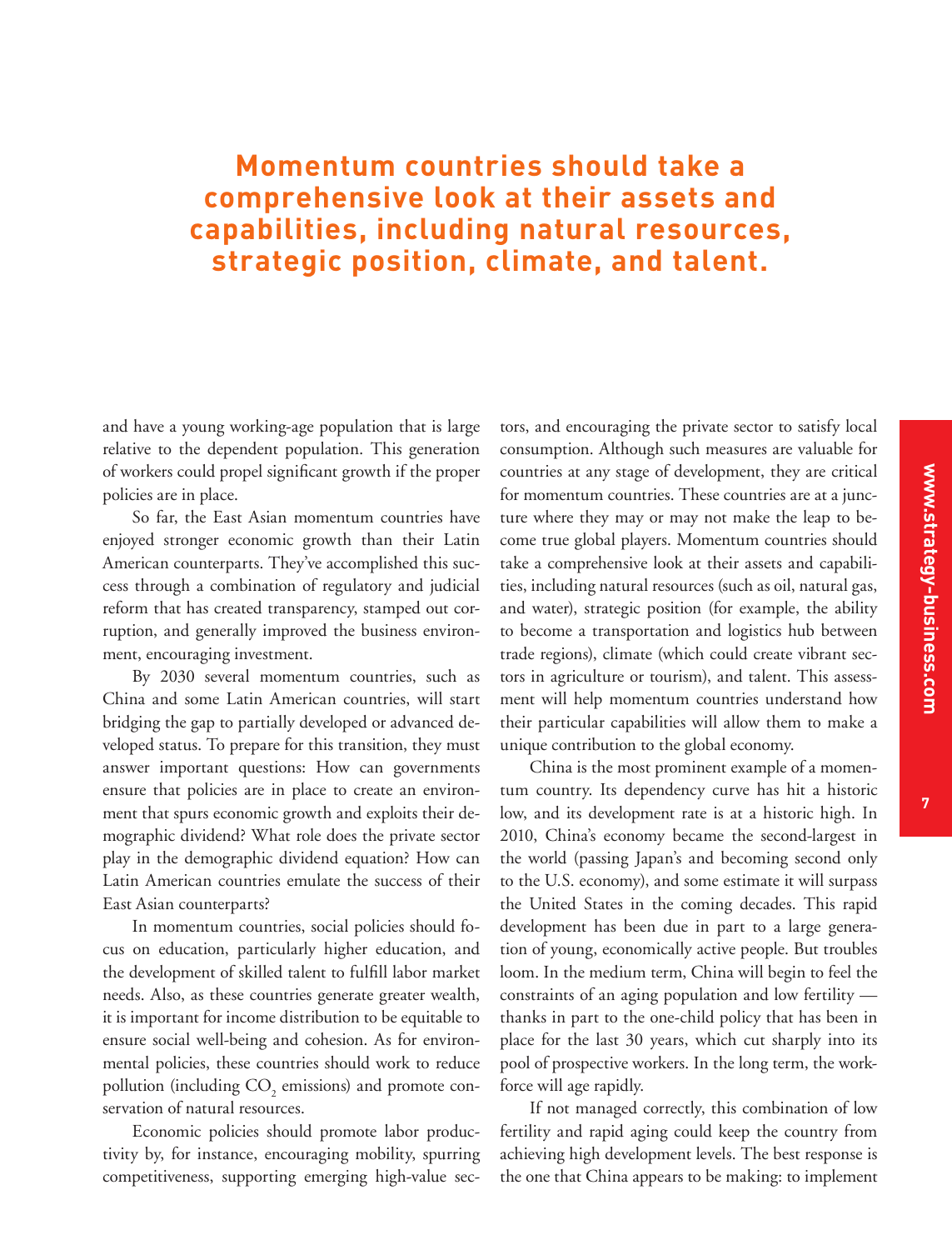# **Low fertility rates and slowing population growth in the advanced developed countries could threaten their continued levels of prosperity.**

policies that encourage technology and innovation in order to boost productivity and competitiveness. This means upgrading production quality to sustain high export levels and encouraging local consumption fueled by the aging consumer, creating a robust domestic market that will help to support Chinese industries. The government is also improving access to higher education so workers will have the tools to perform highvalue work. Next, it will need to carefully develop its social services to prepare for its large and aging population. Other policy considerations include ensuring balanced regional development across China to avoid urbanversus-rural tensions and ethnic divides, and reducing the negative environmental impact of economic growth. The country is already the number one emitter of CO<sub>2</sub> in the world, and its cities suffer high levels of smog.

All these issues are, naturally, on the Chinese government's radar already — and from a purely economic point of view, the government is doing a lot right. For instance, when global demand for its exports shifted during the 2008 economic downturn, China shifted its economic policies to spur greater domestic demand. It will need to be cautious, however, and avoid the mistakes of the U.S. in creating a highly leveraged economy; that vulnerability would be even more damaging if played out in a country the size of China.

A lack of social cohesion, too, could undermine progress if this issue is not carefully managed. The country's remarkable creation of wealth has thus far been distributed very unevenly. As countries across the Arab world were vividly reminded in 2010, a large cohort of young people who feel excluded from economic opportunities is the most significant ingredient in a recipe for unrest.

#### **Partially Developed Countries**

The partially developed category is by far the smallest. Within our 131 sample countries, this group consists of 19 countries. The full group of all partially developed countries has about 320 million inhabitants, or 5 percent of the world's population. Russia accounts for nearly half of this population; the other countries in this group are all in eastern Europe, including the former nations of the Soviet Union, as well as nearby neighbors such as Poland, Hungary, and the Czech Republic. These countries had a post–World War II baby boom, but their state-driven economies prevented this large labor force from translating into robust economic growth. Although these nations achieved a certain level of development, they did not fully exploit their demographic dividend.

Today these countries face rapidly declining fertility rates and rising mortality rates, particularly since the collapse of the Soviet Union. Their economies are threatened not just by a growth slowdown, but also by a decline in population. Some governments have tried various programs to encourage more births, including housing benefits, stipends, and lengthy paid maternity and paternity leaves. Unfortunately, these have not boosted birthrates significantly and have weighed heavily on government finances.

The arc of growth analysis predicts that by 2040 many of these partially developed countries will, at best, remain at current levels of economic growth. They will feel less prosperous than most nascent and momentum countries. Although these projections are not certain, the partially developed nations must address some very thorny problems if they are to escape this fate. Are their governments doing enough to prepare for their respective demographic challenges? Is the healthcare sector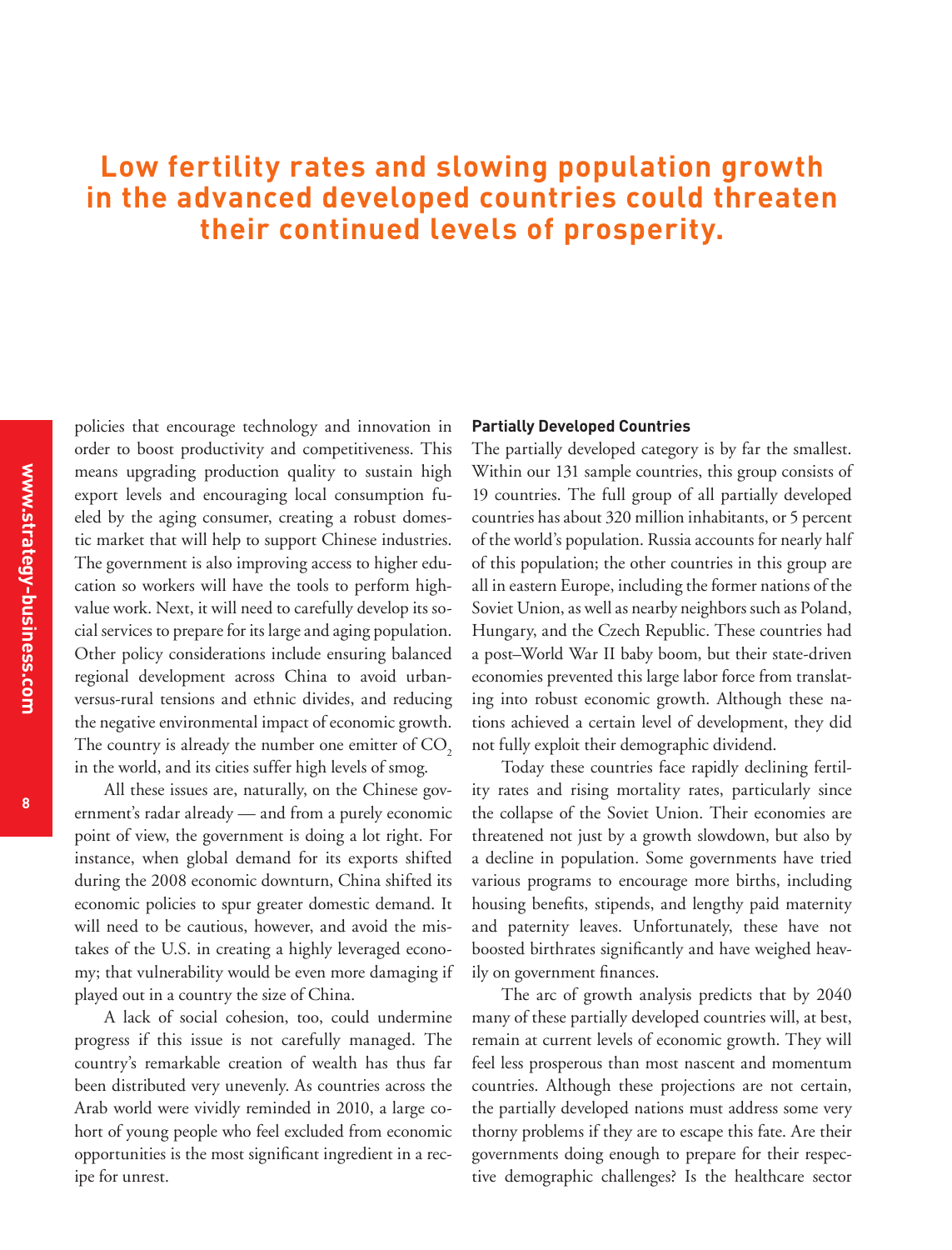positioning itself to ensure delivery of effective medical care to an aging population?

On the social policy front, these countries must transform legacy education, healthcare, and social security systems. Governments should consider immigration policies to bolster the workforce; such policies would need to include strategies to integrate immigrants into society without threatening national identities. On the economic front, governments need a growing revenue base. To generate this, business environments need to be improved — via the streamlining of rules and regulations and increased transparency — to attract domestic and foreign investment. And policies should encourage research, development, and innovation to boost productivity and competitiveness.

Russia is the most visible example of a partially developed nation facing these challenges. The bulk of its baby boom population is hitting retirement age — 55 for women and 60 for men — and fertility has been well below replacement levels for years. This will put pressure on government finances by driving up pension costs as the ratio of pension contributors to pension recipients decreases. In 2010, six workers supported each retiree. By 2050, just two workers will support each retiree. Moreover, the legacy Soviet-era culture and the promises made by Russia's leaders to its aging population since the fall of the Soviet Union have given many people a sense of entitlement that will be difficult to overcome. This unfortunate confluence of factors could significantly impair Russia's ability to grow its economy.

Russia must take action quickly. Before the breakup of the Soviet Union, Russia was a leader in science and math. That is no longer the case, and to compete again on the world stage it must overhaul its education system. The Russian social security and healthcare systems are also inadequate for the country's aging population. On the economic front, policies should encourage innovation, productivity, and the competitiveness of local industries, and diversify away from Russia's reliance on resource industries such as energy, forests, fishing, and mining. Russia should look to the example of other countries in the partially developed category, which are not fortunate enough to sit on large pools of oil and gas and thus must diversify their industries and find new ways to compete in the global knowledge economy.

#### **Advanced Developed Countries**

The advanced developed category consists of developed and affluent countries. Of our 131 sample countries, 24 are in this category, dispersed throughout Europe, North America, and the Asia/Pacific region. The full group of all advanced developed countries has a total population of 952 million, representing 15 percent of the world's population. Most of these countries saw their workingage populations grow from the late 19th to early 20th centuries, and then surge in the mid-20th century as the baby boomers entered the workforce. But by the 1960s, fertility rates in most of these nations started dropping quickly, and today, low fertility rates and slowing population growth could threaten their continued levels of prosperity. The notable exception is the United States, which, thanks to its immigration policies and relatively higher fertility rates, will continue to grow.

By 2050, these countries' populations may continue to age and see prosperity gains dwindle. Like the partially developed countries, these countries could feel relatively less prosperous as many nascent and momentum countries make economic gains. Policymakers must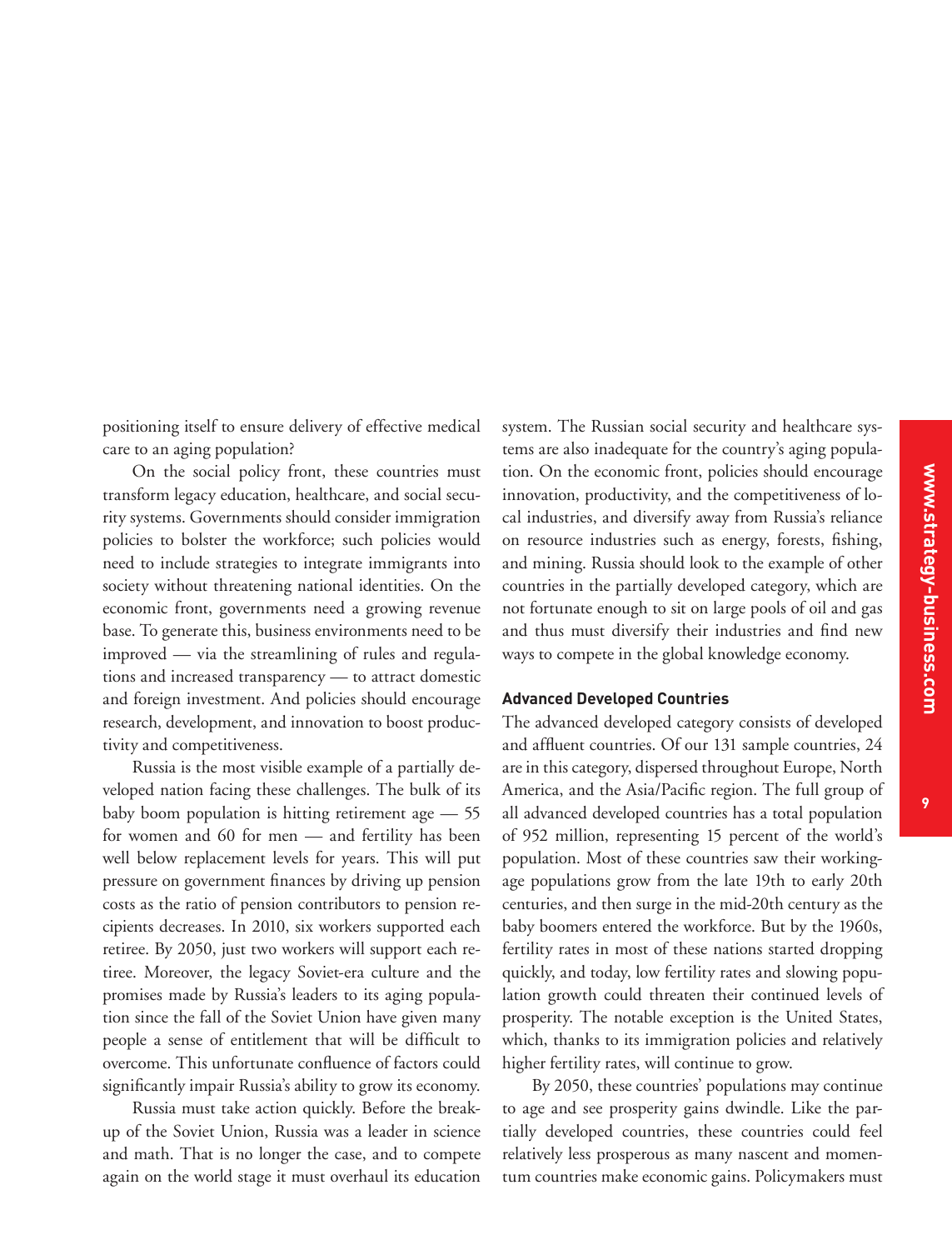wrestle with the reality of an aging society dependent on a smaller working-age population. How can governments provide the support needed by an increasingly age-dependent population? How should the private sector react to changing consumer demographics?

The advanced developed category covers a wide spectrum of average population age — from the United States, which is still on the young side with a relatively open immigration policy and a growing workforce, to Japan, which has few immigrants, a shrinking workforce, and the most elderly population in the world. Japan must increase productivity by 2 percent per year to maintain its historical GDP per capita growth — which is no small task. That is double the current productivity gain in the United States.

First and foremost, these countries must redefine the notion of aging. Some governments have begun by attempting to raise the retirement age, but that measure is just a starting point. The real challenge is cultural. Countries need to raise a new generation that considers work to be a lifelong endeavor, with periods of varying intensity, rather than an activity that they perform for a preset number of years and then stop altogether at retirement. Developing this concept of work will involve the public and private sectors as well as civil society and academia. It must be introduced as early as preadolescence — embedded in the education system, and reinforced by flexible career paths that allow employees to gradually ramp down in their 60s and 70s instead of retiring.

Making the shift will be challenging, but this approach to work is increasingly plausible in knowledgebased economies, where employees can remain productive despite their advancing years — as opposed to

manufacturing economies that require large amounts of physical labor. Pension plans and other social safety nets will need to be reformed accordingly, allowing for the gradual introduction of benefits as employees begin working less. In addition, governments can bolster their workforce through immigration reform and gender equality initiatives that will draw more women into the workforce. On the economic front, productivity gains through innovation will be vital.

For example, Japan must further increase its investment in R&D. It must provide incentives to boost private-sector capital investment, and find ways to integrate more women and older workers into the workforce. Beyond that, Japan will need to consider some important means of boosting its economy that it has ignored in the past. For example, by tightly restricting immigration, Japan avoids some challenges — such as questions of national identity that are raised as immigrants become a large segment of the population — but gives up the major gains in economic output that immigration can bring.

Demographically, the U.S. is in better shape than Japan, although it is not without its own challenges. The U.S. dependency curve is at a historic low and its human development at a historic high. The question, however, is whether it can maintain its position in this demographic sweet spot. Although fertility rates in the U.S. are far lower than they were 50 years ago, they are higher than those of other advanced developed nations; this, coupled with the country's relatively open immigration policy, will keep its population growing. But this growth brings with it the well-known integration challenges associated with the new arrivals, and an ongoing political debate about how open the borders should remain. Moreover, even with immigrants flowing in, the U.S. will still get grayer; the age-dependent population will climb from 13 percent in 2010–11 to 22 percent by 2050.

The U.S. must look beyond the short-term economic fixes of its recent past, such as increased dependence on consumption, and focus on pro-growth policies that increase productivity through innovation and R&D, encouraging private-sector efforts. It should also